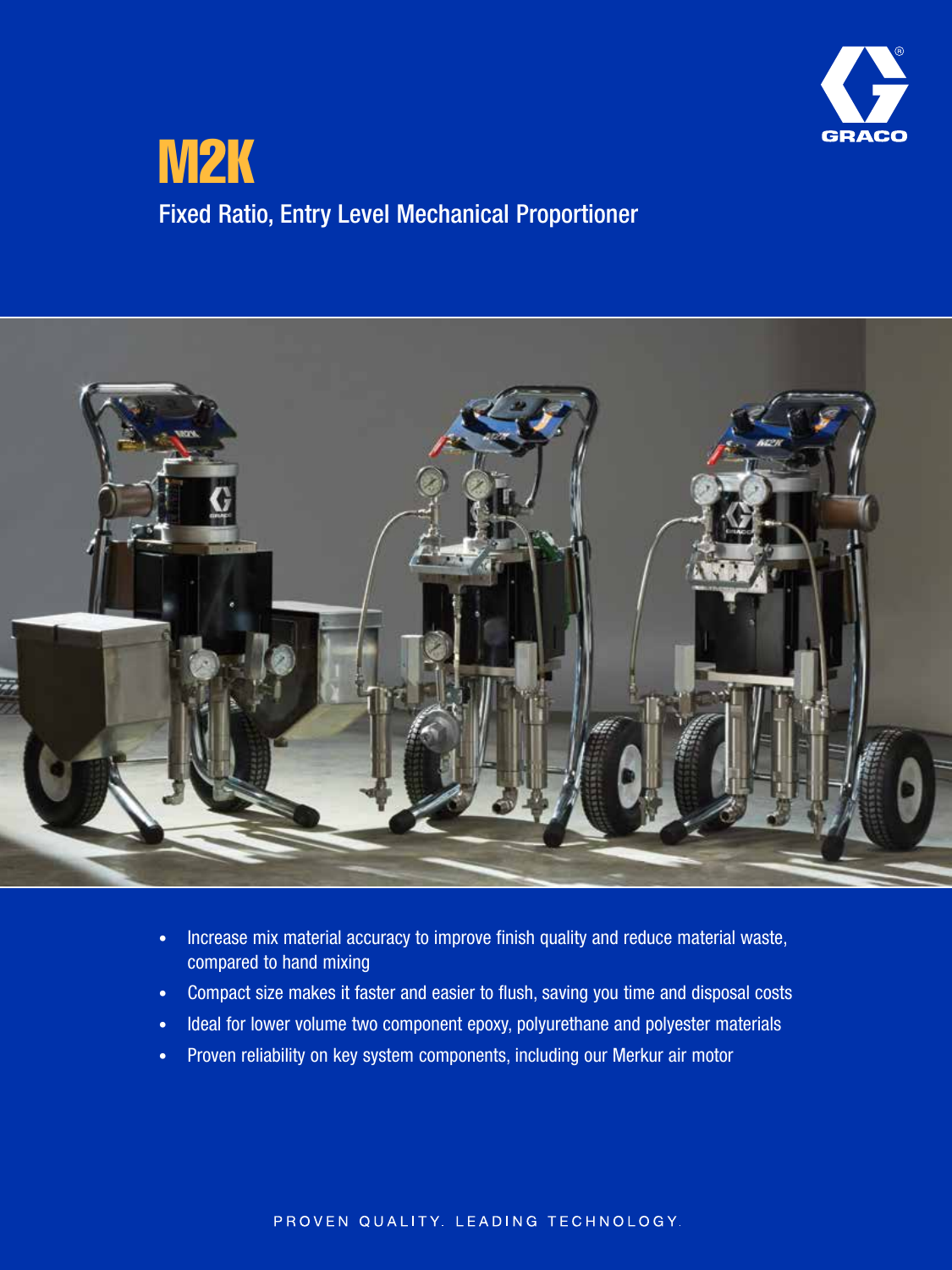# ENTRY LEVEL MECHANICAL PROPORTIONER

## Stop Hand Mixing and Upgrade to the M2K!

The M2K is an easy to use proportioning system that has all you need in one small package. This fixed ratio machine keeps your mix ratio consistent while only mixing what you use. Plus it eliminates all of the wasted material and cleanup associated with hand mixing – saving you precious time and money.



M2K Air Spray

Ideal for low pressure applications where a high quality finish is required.





#### M2K Air-Assist

For low to high fluid viscosity and maximum fluid pressure of 3000 psi (206 bar). Use in air-assist spray applications for increased transfer efficiency.

> M2K Airless *(not shown)* Ideal for quickly applying high volumes of coatings to large surfaces. Most often used to apply protective, rather than decorative coatings.

#### M2K for Polyester

Used to manage split batch polyester materials. The remote mix manifold minimizes mix material flush waste.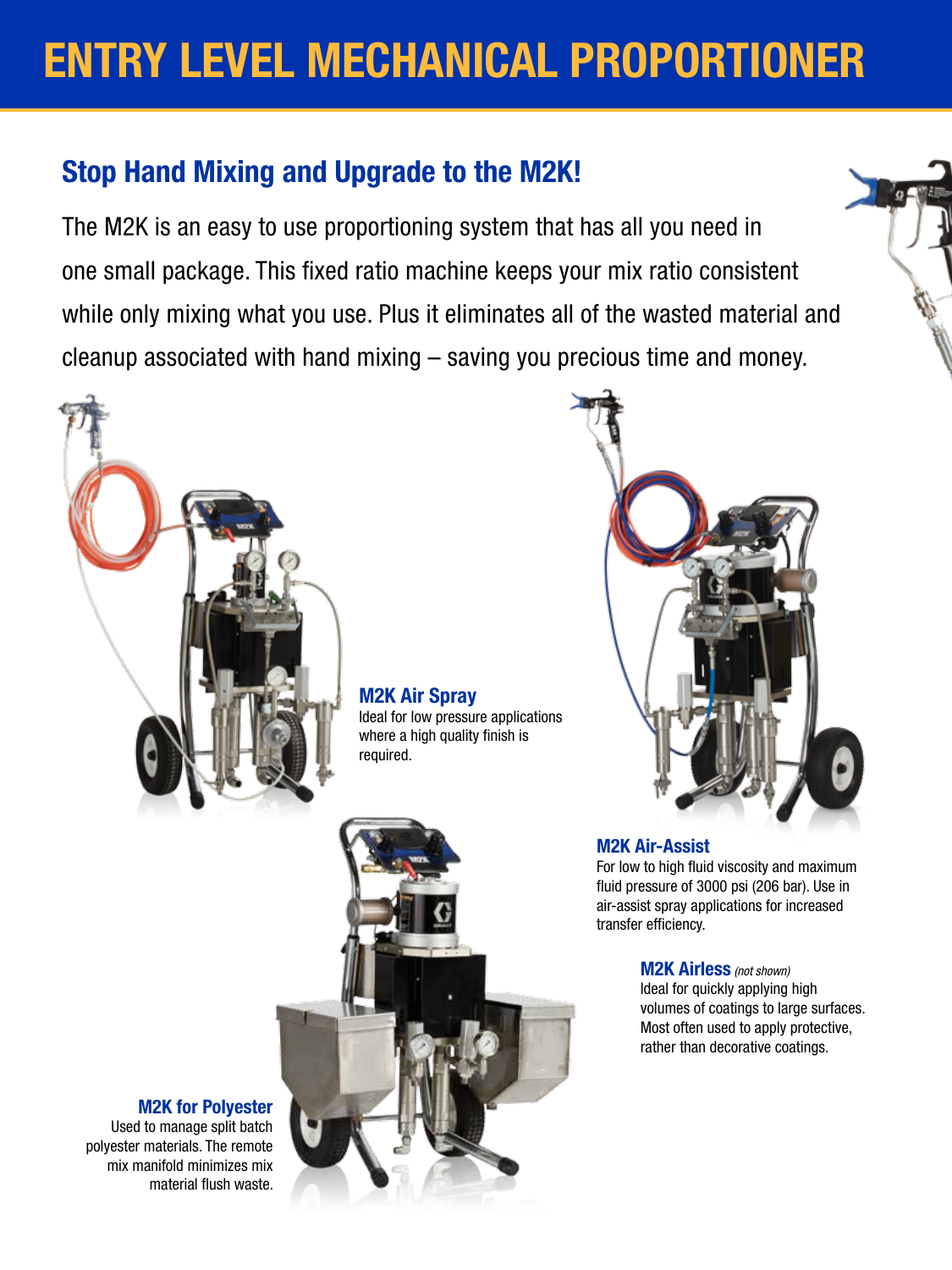## Air Controls

• Easily adjust fluid and air pressure to get the spray pattern you want

**VI21** 

#### Pump Air Motor and Lowers

- Built with Merkur components for long life
- Stainless steel fluid section is compatible with a broad range of materials
- Pump lowers are configured to achieve your fixed mixed ratio requirements



#### Polyester Configuration

- Specifically designed to manage split batch polyester materials in 1:1 ratio
- Reduce material waste and flushing time with the small lower size and the 3 gallon hopper
- Manage short pot life material with the remote mix manifold



#### Mix Module

- Easier operation with two position lever switch between flush and spray modes
- Minimize flushing waste by mixing material on demand
- Monitor performance with pressure gages



### Optional Accessories

- 1.5 gal and 3 gal material hoppers
- Optional flush pumps select low pressure or high pressure
- Circulation kit makes pump priming and flushing easier